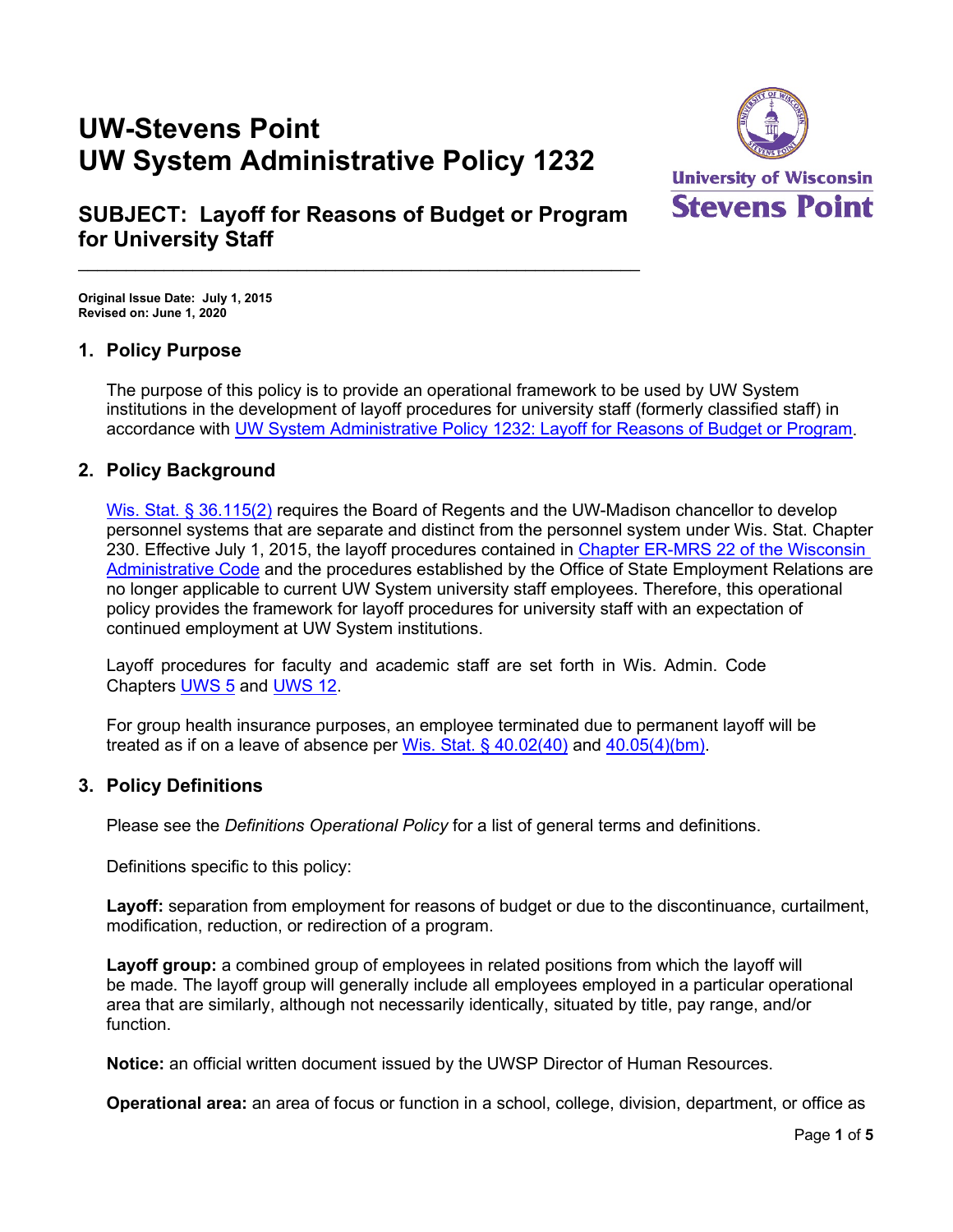defined by the employer. An operational area will generally be a subset of a school, college, division, or department, or office and need not encompass the whole unit.

**Probationary period:** the initial period of employment in an appointment during which the employee has no right to appeal discharge as identified in the employee's appointment letter.

**Temporary employment:** employment in a university staff temporary or project appointment.

**Temporary layoff:** a layoff for a period not to exceed 20 working days.

#### **4. Policy**

Institutional layoff procedures shall include the following elements:

#### **A. Temporary and Probationary Employment**

Whenever practicable, employees in temporary or project appointments in the operational area shall be reduced or discontinued before invoking the layoff procedures.

Employees in a probationary period may be dismissed prior to laying off non-probationary employees, providing that those remaining employees have the necessary skills, knowledge, and ability to perform the work.

#### **B. Layoff Selection and Plan**

Prior to providing layoff notice to any employees, the Department Head, Director, Dean, or equivalent administrator shall develop a plan under which a layoff will occur. The plan will document:

- The reason(s) for the layoff;
- The anticipated date of separation (management should consider the total budgetary cost of separating an employee through layoff when determining an appropriate separation date);
- A listing of all vacant positions in the department which are in the same branch, role and competency level with a status of recruitment activity for those positions;
- What efforts the department made to avoid the layoff of the selected employee(s);
- A brief explanation why action other than layoff is not possible;
- A management contact.

This plan will be submitted to Department of Human Resources and Affirmative Action and shared with the University Staff Council.

Temporary layoffs are not subject to layoff procedures within this policy.

Employees subject to layoff will be determined and evaluated by using the following criteria:

- Needs of institution to deliver services:
- Relative skills, knowledge, or expertise of employees;
- Length of service of employees (e.g., at UWSP); and
- Other appropriate criteria.

Upon the employer's layoff notification to an employee, the employee may appeal the layoff decision through the appropriate grievance procedures (see [UW-Stevens Point Grievance](https://www.uwsp.edu/hr/Documents/Grievance%20Procedures%20for%20University%20Staff.pdf)  Procedures for [University Staff](https://www.uwsp.edu/hr/Documents/Grievance%20Procedures%20for%20University%20Staff.pdf) and [UW System Administrative Policy 1233:](https://www.wisconsin.edu/uw-policies/uw-system-administrative-policies/grievance-procedures/) Grievance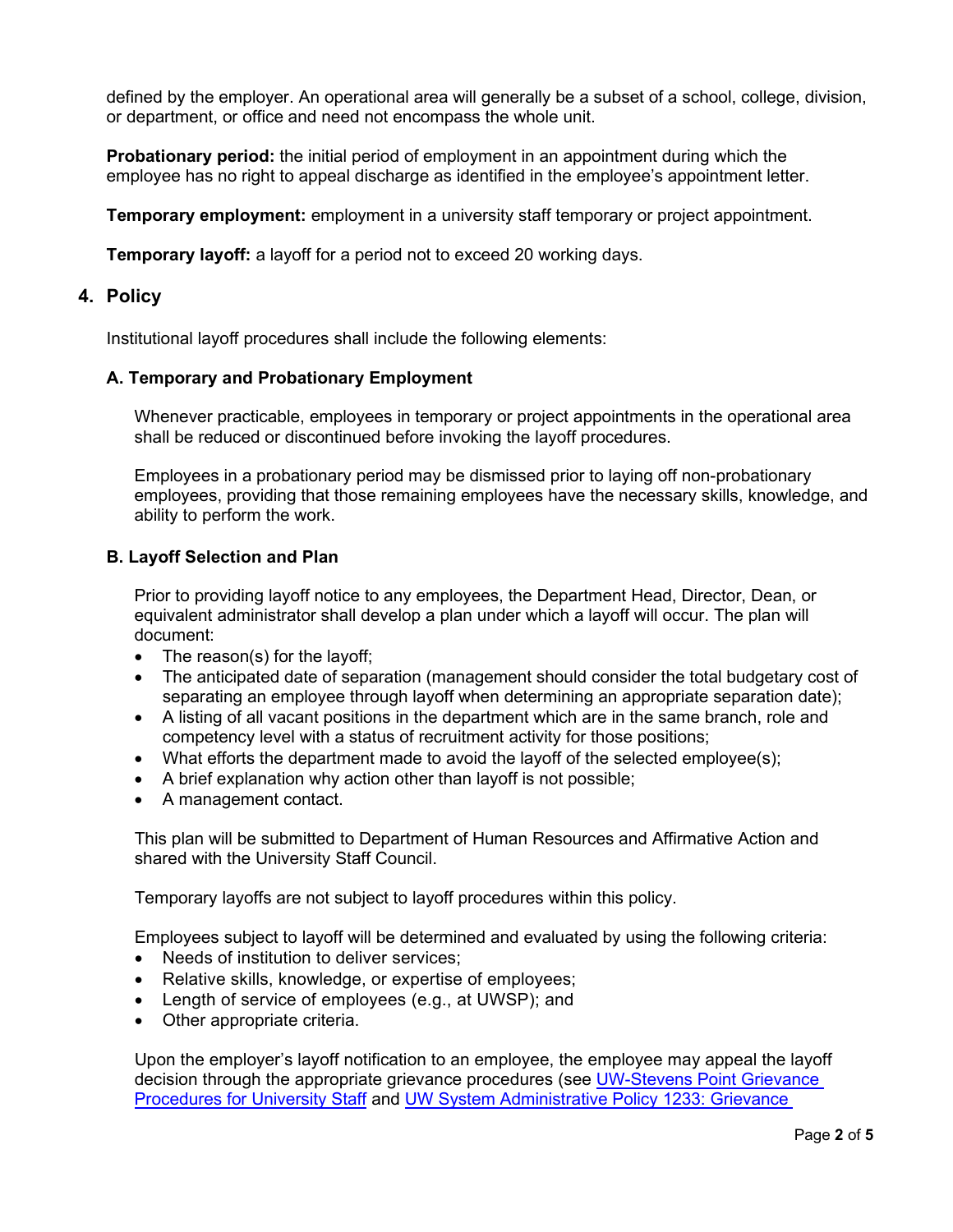#### Procedures).

Once the layoff group has been determined, any employee from within the affected layoff group may elect to retire or voluntarily be laid off to avoid involuntary layoffs.

The employer reserves the right to rescind a layoff notice and/or postpone the layoff date. However, once the employee has been officially notified of the intended layoff date, the employer may not make the layoff date any earlier.

#### **C. Notice**

Full or part-time staff who are employed where layoff is probable will receive (whenever practicable) written *at-risk notification* at least 30 calendar days prior to the actual layoff notification.

A full or part-time staff member who is designated for layoff must be given written notice from the Office of Human Resources as soon as practicable, but not less than 30 calendar days prior to the effective date of the layoff.

This written notice will indicate:

- The reason for the layoff;
- The effective date of the layoff;
- Notification that Department of Human Resources and Affirmative Action will contact them to arrange for a layoff information session, including details on
	- $\circ$  The University's policy on priority re-employment;
	- o Completion of necessary forms;
	- o The availability of aid in seeking other employment;
	- $\circ$  Eligibility to apply for unemployment insurance benefits;
	- o Other benefits information for separating employees;
	- $\circ$  The right of permanent employees to appeal the layoff through the Grievance Policy.

At the request of the affected employee, University Staff Council will receive both the at-risk and layoff notices when distributed to employees. At any time during the notification of layoff period and with mutual agreement of the employee and appointing authority, a lateral movement or demotion to a different position within the University may be made outside of a recruitment process.

#### **D. Alternatives to Layoff**

An employee may be moved to another position regardless of being designated in layoff status. The employee shall receive written notice as to why he/she is being moved. Involuntary employee movements are not meant to circumvent the recruitment process and should only be used to avoid a reduction in force.

The employee may choose not to accept the involuntary reassignment and as a result be laid off. If the employee accepts the involuntary reassignment, the employee's rate of pay and applicable benefits will not decrease if the movement is lateral; however, the rate of pay may be adjusted with a downward or upward movement.

#### **E. Employee Benefits upon Layoff**

Employees enrolled in State Group Health Insurance at the time of layoff are eligible to continue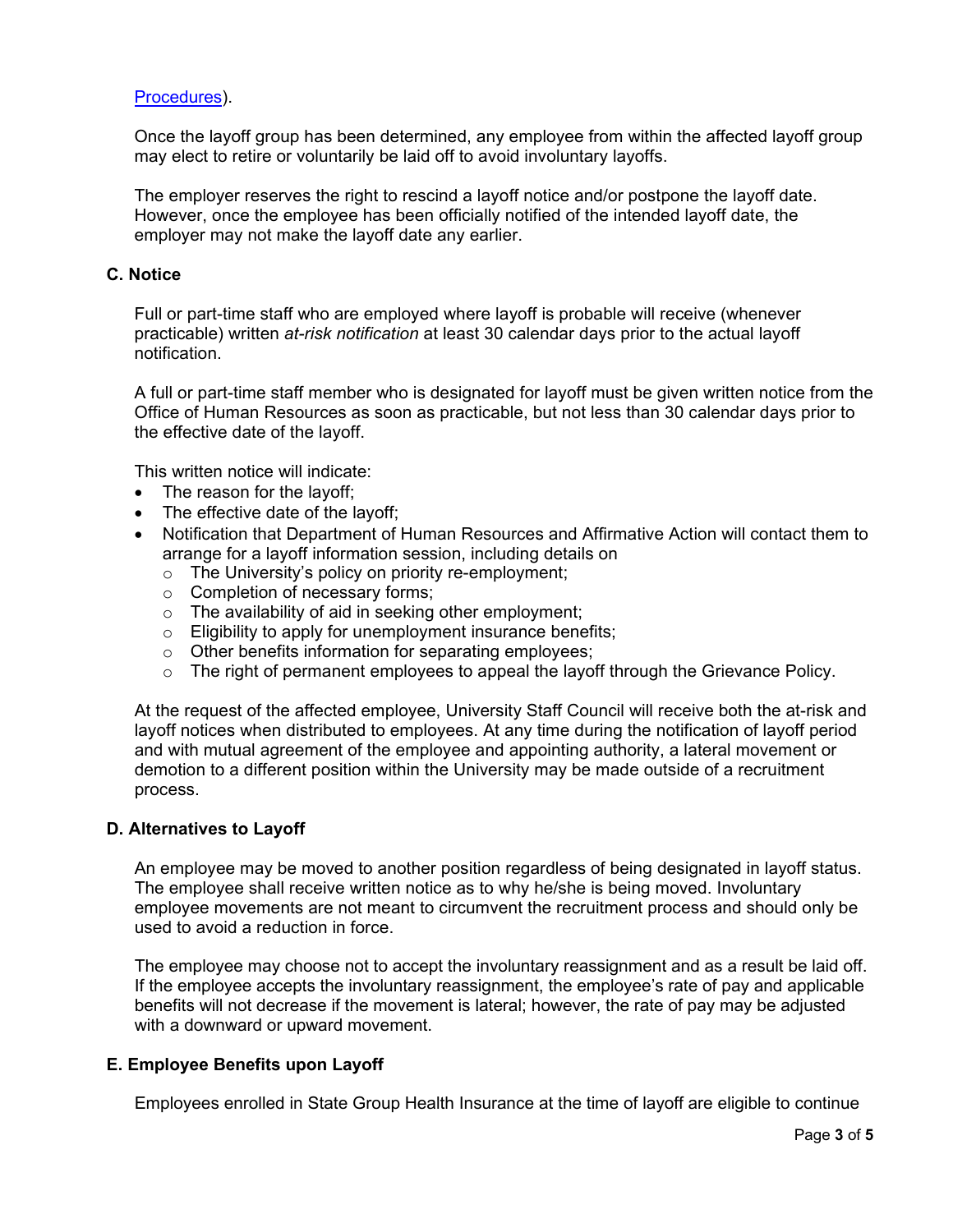coverage under the group plan following the layoff date. The employee's coverage will continue through the month in which premiums are paid and the employer contribution towards the health insurance premium is paid for an additional three (3) months. The employee must pay his/her share of the health insurance premium during these months to maintain coverage. The employee may pay the premium through payroll deduction, personal check, or converted sick leave credits.

UW System employees who terminate due to layoff are eligible for the conversion of their sick leave credits to pay for State Group Health Insurance provided eligibility requirements are met under the Accumulated Sick Leave Conversion Credit (ASLCC) and Supplemental Health Insurance Conversion Credit (SHICC) programs as outlined in [Wis. Stat. §§ 40.05\(4\)\(b\)](http://docs.legis.wisconsin.gov/statutes/statutes/40/I/05/4/b) and [40.95.](http://docs.legis.wisconsin.gov/statutes/statutes/40/IX/95)

Health insurance premiums are paid from sick leave credits until the earliest of the following events:

- (1) The credits are exhausted;
- (2) The first of the month following the begin date of other employment offering comparable health insurance coverage;
- (3) Five (5) years have elapsed from the date of layoff (no time restriction if the employee has over 20 years of WRS creditable service at time of layoff); or
- (4) The employee dies. If the employee dies, the employee's surviving spouse/domestic partner and dependents can continue to use remaining sick leave credits to pay for health insurance.

Coverage under all other benefit plans ends according to the normal termination rules of the plan.

#### **F. Consideration for Vacant Positions within UW System**

An employee who is or will be affected by a layoff may request, in accordance with the hiring authority's requirements, to be considered for other vacancies within the UW System. Such consideration does not guarantee an interview or mandatory job offer.

Every effort will be made to maintain active positions for employees so long as this effort does not adversely affect the operational area's budget or impede the area's ability to fulfill its mission.

A laid off employee may apply for vacant positions in the same manner as a current employee for a period of three (3) years from the date of layoff.

#### **G. Three-Year Restriction on Rehiring for Duties of Laid Off Employee**

For three (3) years from the anniversary of the layoff, no person may be employed in a position with an expectation of continued employment in that operational area to perform duties reasonably comparable to the duties of the laid off employee, without first making an offer of return to the laid off employee. An employee's failure to accept such an offer of return shall terminate the rights under this section.

As determined by the appointing authority, an offer of appointment is considered reasonable if it meets all of the following five (5) conditions as of the date of the offer:

(1) The position is one that the employee would be qualified to perform after customary